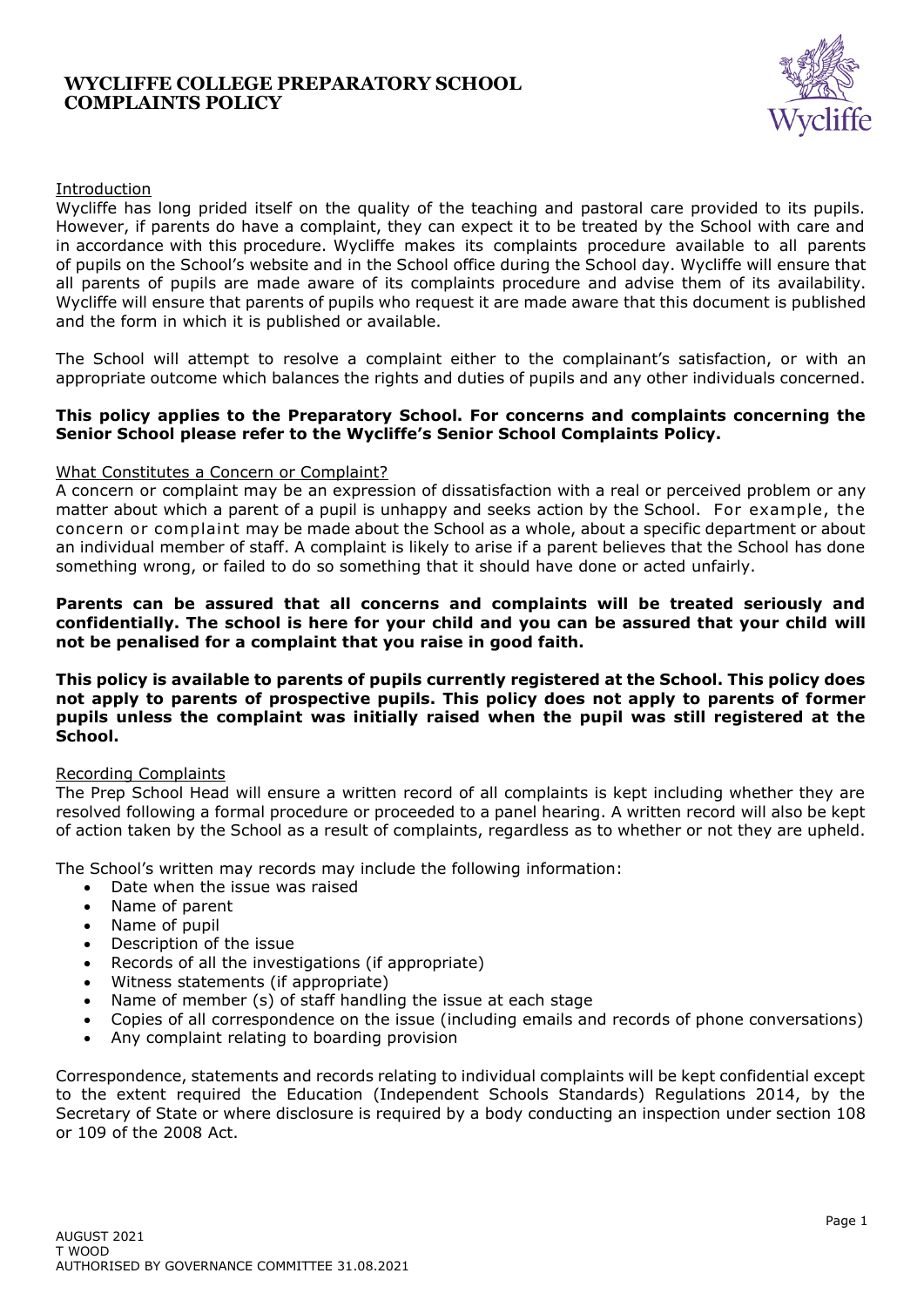

# **Stage 1 – Informal Resolution**

- 1. It is hoped that most complaints and concerns will be resolved quickly and informally.
- 2. If parents have a complaint they should normally contact their son/daughter's Tutor in Years 3 to 8, class teacher in Pre-Prep (including the Nursery Class). In many cases, the matter will be resolved straightaway by this means to the parents' satisfaction. If the member of staff concerned cannot resolve the matter alone it may be necessary for him/her to consult the Prep School Senior Deputy Head.
- 3. If the complaint is about the child's Tutor or teacher, the matter should be raised initially with Prep School Senior Deputy Head.
- 4. Complaints made directly to the Prep School Senior Deputy Head will usually be referred to the relevant Tutor, teacher or key person unless they deem it appropriate for him/her to deal with the matter personally.
- 5. The person receiving the complaint will make a written record of all concerns and complaints and the date on which they were received. Should the matter not be resolved within 7 working days or in the event that the person receiving the complaint and the parent fail to reach a satisfactory resolution then parents will be advised to proceed with their complaint in accordance with Stage 2 of this procedure.
- 6. If the complaint concerns the Prep School Head, parents should make their complaint directly to the Head of College ('the Head') in the first instance who should attempt to resolve it directly with the parent. If the complaint cannot be resolved within 7 working days, the Head will refer it to the Clerk to the Council of Trustees who will then refer it immediately to the Chair of the Trustees to manage in accordance with this procedure. If the complaint concerns the Chair of Trustees, the Clerk will refer it immediately to one of Vice Chair of Trustees to manage in accordance with Stage 2.

# **Stage 2 – Formal Resolution**

- 1. If the complaint cannot be resolved on an informal basis, then the parents should put their complaint in writing to the Prep School Head. The Prep School Head will acknowledge receipt of the complaint as soon as reasonably practicable and normally within 5 working days. The Prep School Head will decide, after considering the complaint, the appropriate course of action to take.
- 2. In most cases, the Prep School Head will arrange to meet or speak to the parents concerned, normally within 7 working days of receiving the complaint, to discuss the matter. If possible, a resolution will be reached at this stage.
- 3. It may be necessary for the Prep School Head (or a person appointed by the Prep School Head as set out below) to carry out further investigations.
- 4. A written record of all meetings and interviews held in relation to the complaint will be kept where possible.
- 5. The Prep School Head may at their discretion appoint a senior member of staff to carry out the investigation for all or part of the complaint as the Prep School Head feels fit. This may include seeking further information from the parent.
- 6. Once the Prep School Head is satisfied that, so far as is practicable, all of the relevant facts have been established, a decision will be made and parents will be informed of this decision in writing. The Prep School Head will also give reasons for their decision. Written complaints about the fulfilment of the EYFS requirements will be investigated and the complainant notified of the outcome of the investigation within 28 calendar days. For all other complaints, the School aims to resolve all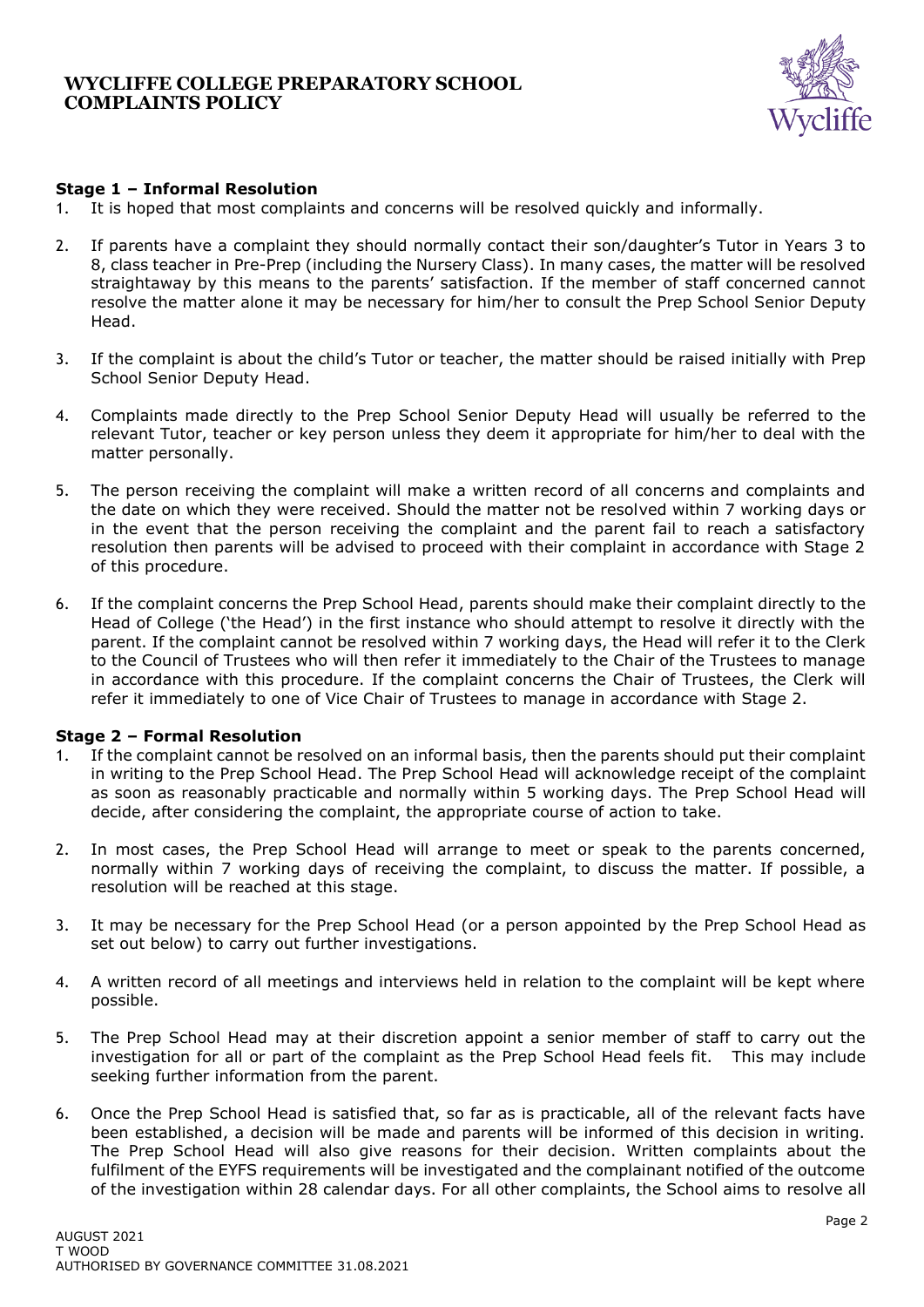

complaints as speedily as reasonably practicable and normally within 7 working days following acknowledgment of the formal complaint.

7. If the complaint cannot be resolved by Prep School Head, they should proceed to Stage 3 of this procedure within 14 working days of the decision.

### **Stage 3 – Panel Hearing**

- If parents seek to invoke Stage 3 (following a failure to reach an earlier resolution) they will be referred to the Clerk to the Council of Trustees who has been appointed by the Trustees to call hearings of the Complaints Panel.
- 2. The Clerk will refer the matter to the Complaints Panel for consideration. The Panel will consist of three persons not directly involved in the matters detailed in the complaint and one of whom shall be independent of the management and running of the school. The Clerk will then acknowledge the complaint and schedule a hearing to take place as soon as practicable and normally within 14 working days.
- 3. If the Panel deems it necessary, it may require that further particulars of the complaint or any related matter be supplied in advance of the hearing. Copies of such particulars shall be supplied to all parties normally not later than 5 working days prior to the hearing.
- 4. The parents may attend the hearing and be accompanied to the hearing by one other person if they wish. This must not be a pupil but may be a relative, teacher or friend. Legal representation will not normally be appropriate.
- 5. If possible, the Panel will resolve the parents' complaint without the need for further investigation. Where further investigation is required, the Panel will decide how it should be carried out.
- 6. After due consideration of all facts they consider relevant, the Panel will make findings and may make recommendations.
- 7. The Panel will write to the parents informing them of its decision and the reasons for it, normally within 7 working days of the hearing. The decision of the Panel will be final. A copy of the Panel's findings and recommendations (if any) will be sent by electronic mail or otherwise given to the parents, and sent to the Prep School Head, the Head and the Chair of Trustees and, where relevant, the person complained about. A copy will also be made available for inspection on the School premises by the Trustees and Headteacher.
- 8. The School aims to resolve all complaints as speedily as reasonably practicable and wherever possible within the timeframes provided by this policy. Where for any reason that is not possible, parents will be kept informed of likely timeframe for resolution.

### **Handling of Complaints**

Parents can be assured that all concerns and complaints will be treated seriously and confidentially by the School.

All references to 'working days' in this policy means Monday-Friday (excluding weekends) during normal school term time (as published in the School calendar and on the School's website).

In the event of a complaint being received during a school holiday period, it will be dealt with as soon as reasonably practicable. Where there are delays in collecting information, for example, caused by staff absence, parents will be informed of the reasons why and a likely timeframe for a response.